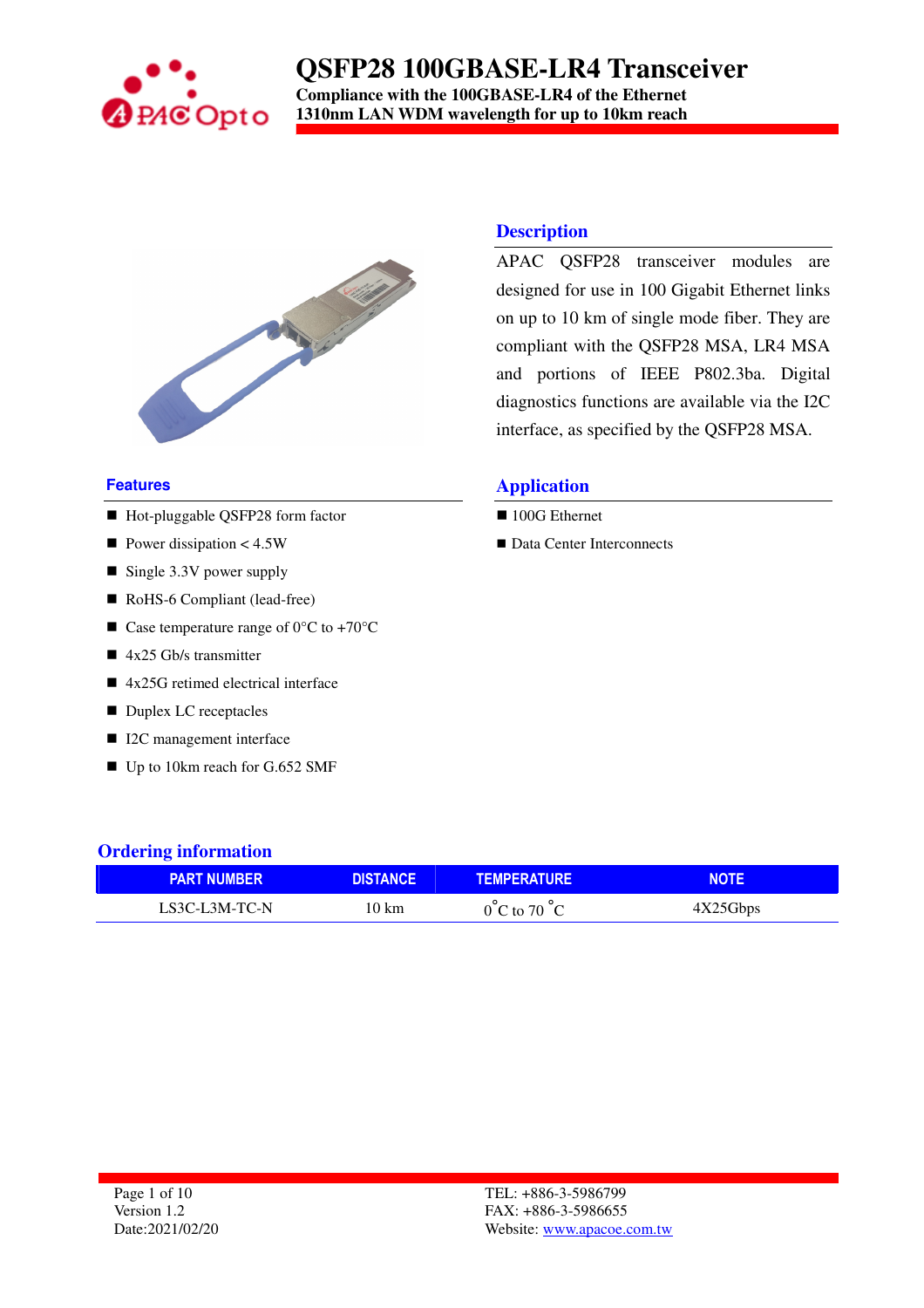

### **Absolute Maximum Ratings**

Not necessarily applied together. Exceeding these values may cause permanent damage. Functional operation under these conditions is not implied.

| <b>PARAMETER</b>            | <b>SYMBOL</b> | <b>MIN</b> | <b>MAX</b> | <b>UNITS</b> | <b>NOTE</b> |
|-----------------------------|---------------|------------|------------|--------------|-------------|
| <b>Storage Temperature</b>  | $T_S$         | $-20$      | 85         |              |             |
| <b>Power Supply Voltage</b> | Vcc           | $-0.5$     | 3.6        |              |             |
| <b>Relative Humidity</b>    | <b>RH</b>     |            | 85         | %            |             |

### **Recommend Operating Condition**

| <b>PARAMETER</b>            | <b>SYMBOL</b> | <b>MIN</b> | TYP. | <b>MAX</b> | <b>UNITS</b> | <b>NOTE</b> |
|-----------------------------|---------------|------------|------|------------|--------------|-------------|
| Case Temperature            | Tc            | $\theta$   |      | 70         |              |             |
| <b>Power Supply Voltage</b> | Vcc           | 3.14       | 3.3  | 3.46       |              |             |
| Power Dissipation           |               |            |      | 4.5        | W            | @3.3V       |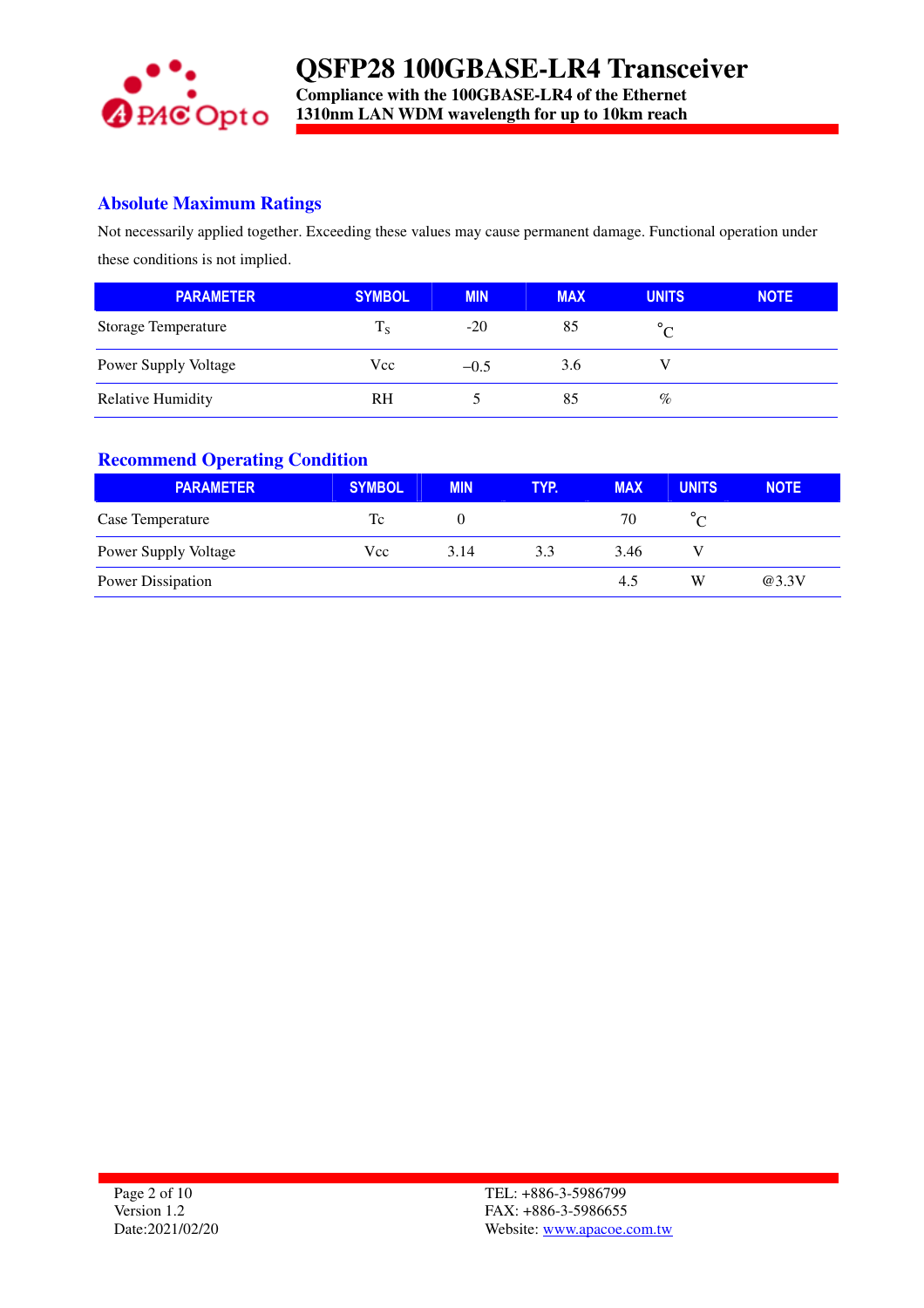

**Compliance with the 100GBASE-LR4 of the Ethernet 1310nm LAN WDM wavelength for up to 10km reach**

### **Transmitter Optical Characteristics**

| <b>PARAMETER</b>                                       | <b>SYMBOL</b>                          | <b>MIN</b>     | TYP.     | <b>MAX</b> | <b>UNITS</b> | <b>NOTE</b> |
|--------------------------------------------------------|----------------------------------------|----------------|----------|------------|--------------|-------------|
| <b>Operating Data Rate</b>                             | DR                                     |                | 25.78125 |            | Gbps         |             |
| Average Launch Power<br>Total                          | Pt                                     |                |          | 10.5       | dBm          |             |
| Average Launch Power, per Lane                         |                                        | $-4.3$         |          | 4.5        | dBm          |             |
| <b>Extinction Ratio</b>                                | ER                                     | $\overline{4}$ |          |            | dB           |             |
| Optical Modulation Amplitude, per<br>lane              | Poma                                   | $-1.3$         |          | 4.5        | dBm          |             |
| Transmitter Dispersion Penalty, each<br>Lane           | <b>TDP</b>                             |                |          | 2.2        | dB           |             |
|                                                        | LO                                     | 1294.53        | 1295.56  | 1296.59    | nm           |             |
|                                                        | L1                                     | 1299.02        | 1300.05  | 1301.09    | nm           |             |
| Center Wavelength                                      | L <sub>2</sub>                         | 1303.54        | 1304.58  | 1305.63    | nm           |             |
|                                                        | L3                                     | 1308.09        | 1309.14  | 1310.19    | nm           |             |
| Side Mode Suppression                                  | <b>SMSR</b>                            | 30             |          |            | dB           |             |
| <b>Transmitter Reflectance</b>                         | RT                                     |                |          | $-12$      | dB           |             |
| Disable Output Power                                   | $Po\_off$                              |                |          | $-30$      | dBm          |             |
| Output Eye Mask Definition {X1,<br>X2, X3, Y1, Y2, Y3} | $\{0.25, 0.4, 0.45, 0.25, 0.28, 0.4\}$ |                |          |            |              |             |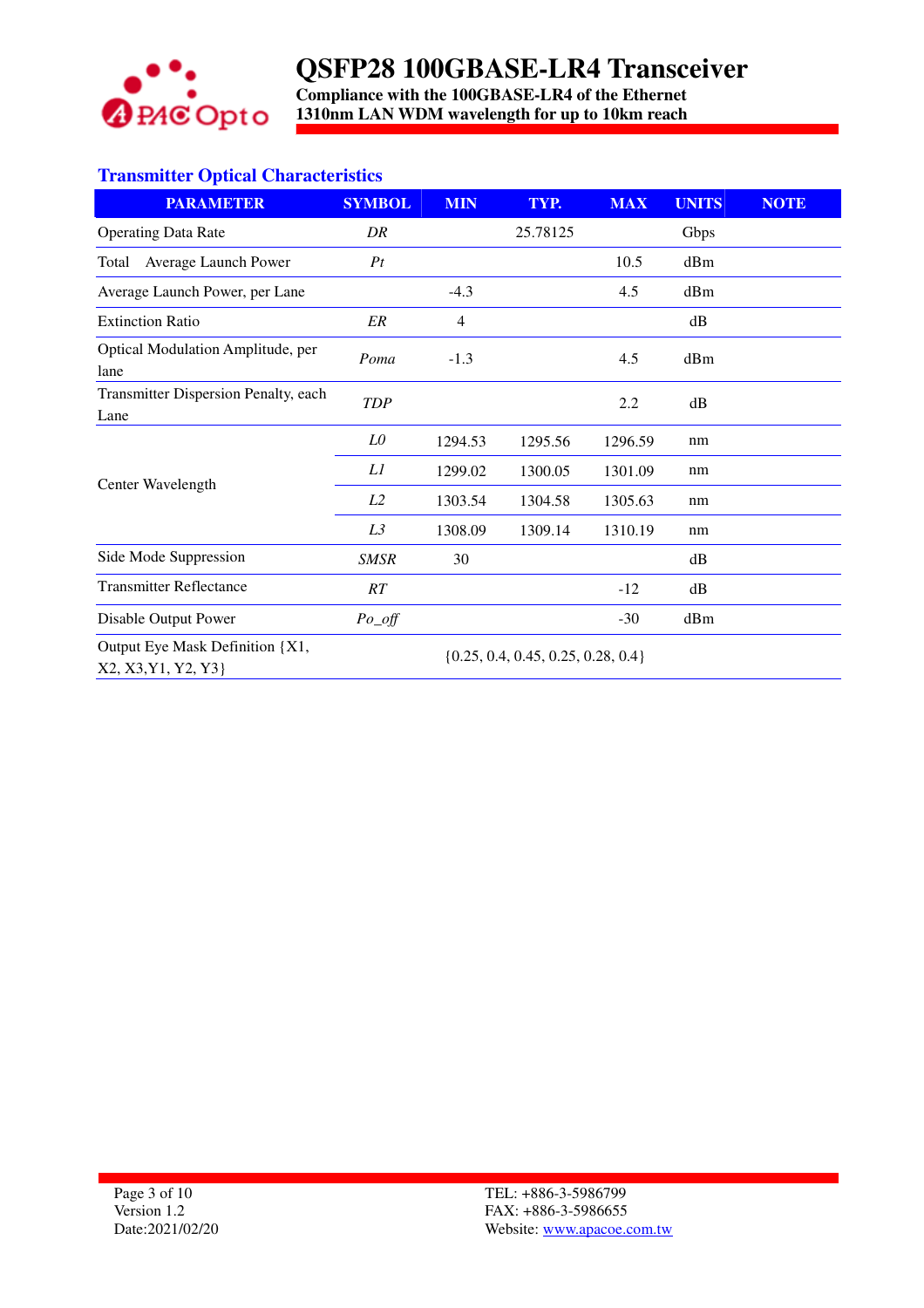

**Compliance with the 100GBASE-LR4 of the Ethernet 1310nm LAN WDM wavelength for up to 10km reach**

## **Receiver Optical characteristics**

| <b>PARAMETER</b>                                         | <b>SYMBOL</b>             | <b>MIN</b> | TYP. | <b>MAX</b> | <b>UNITS</b> | <b>NOTE</b>        |
|----------------------------------------------------------|---------------------------|------------|------|------------|--------------|--------------------|
| Damage Threshold, per lane                               | Pth                       | 3.5        |      |            | dBm          |                    |
| Receiver Sensitivity(OMA), per lane                      |                           |            |      | $-8.6$     | dBm          | $BER = 1X10^{-12}$ |
| <b>Stressed Receiver Sensitivity in</b><br>OMA, per lane |                           |            |      | $-6.8$     | dBm          | $BER = 1X10^{-12}$ |
| Receiver reflectance                                     | $\mathsf{R}_{\mathsf{R}}$ |            |      | $-26.0$    | dB           |                    |
| LOS De-Assert                                            | <b>LOSD</b>               |            |      | $-11$      | dBm          |                    |
| LOS Assert                                               | <b>LOSA</b>               | $-24$      |      | $-12.5$    | dBm          |                    |
| <b>LOS Hysteresis</b>                                    |                           |            | 0.5  |            | dB           |                    |

### **Electrical Characteristics**

| <b>PARAMETER</b>      | <b>SYMBOL</b> | <b>MIN</b>    | TYP.     | <b>MAX</b>  | <b>UNITS</b> | <b>NOTE</b> |
|-----------------------|---------------|---------------|----------|-------------|--------------|-------------|
| Data Rate, per lane   |               |               | 25.78125 |             | <b>Gbps</b>  |             |
| LP Mode/Reset/ModselL | VIL           | $-0.3$        |          | 0.8         | V            |             |
| LP Mode/Reset/ModselL | VIH           | $\mathcal{L}$ |          | $Vec{+}0.3$ | V            |             |
| ModPrsL/IntL          | VOL           | $\theta$      |          | 0.4         | V            |             |
| ModPrsL/IntL          | VOH           | $Vec-0.5$     |          | $Vec{+}0.3$ | V            |             |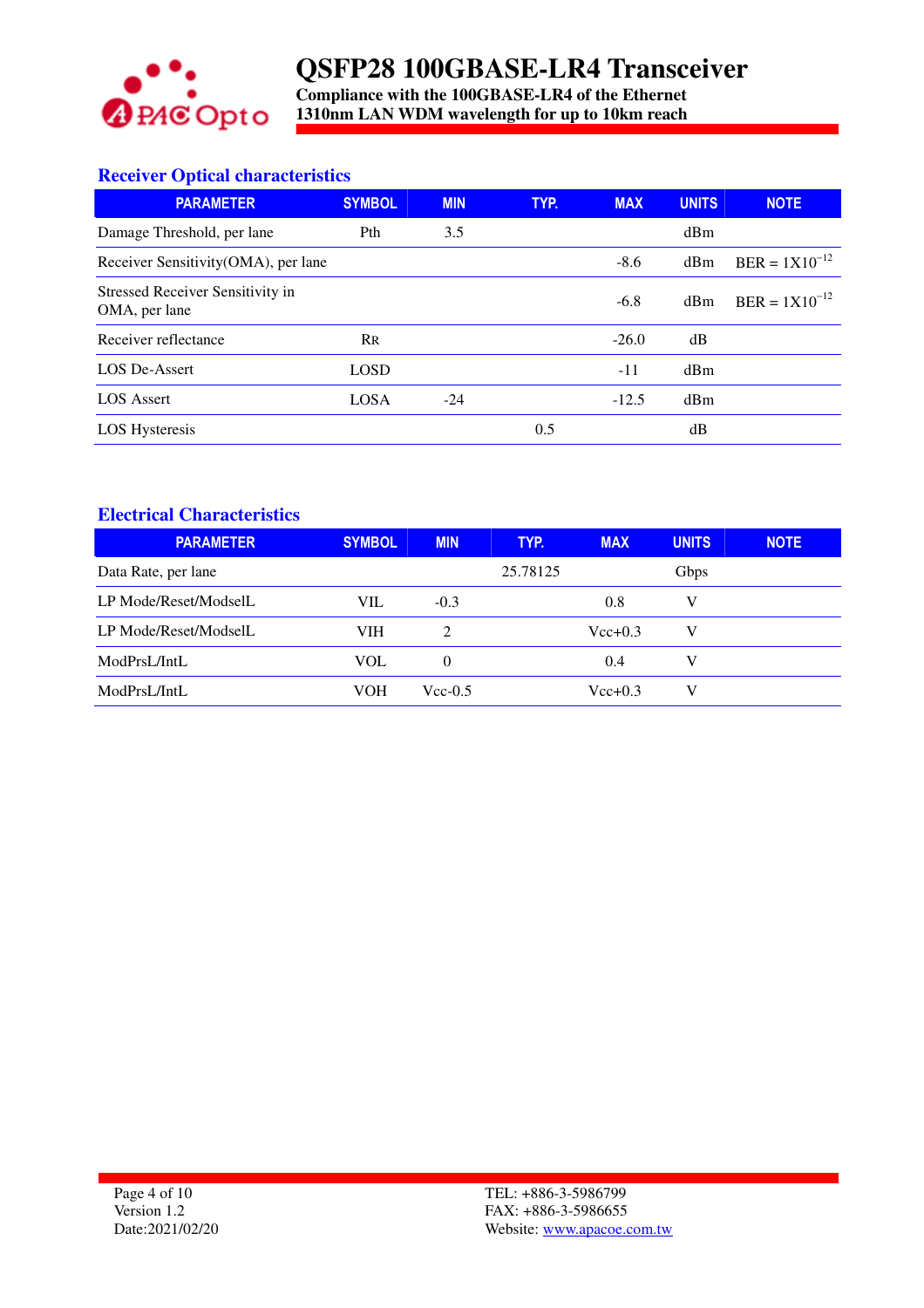

**Compliance with the 100GBASE-LR4 of the Ethernet 1310nm LAN WDM wavelength for up to 10km reach**

## **Pad assignment and Description**





# **Top Side** Viewed From Top

# **Bottom Side Viewed From Bottom**

| <b>PIN</b>     | <b>LOGIC</b> | <b>SYMBOL</b> | <b>DESCRIPTION</b>                         | <b>PLUG SEQUENCE</b> | <b>NOTE</b> |
|----------------|--------------|---------------|--------------------------------------------|----------------------|-------------|
| 1              |              | <b>GND</b>    | Ground                                     | 1                    | Note 1      |
| $\overline{c}$ | CML-I        | Tx2n          | <b>Transmitter Inverted Data Input</b>     | 3                    |             |
| 3              | CML-I        | Tx2p          | Transmitter Non-Inverted Data Input        | 3                    |             |
| $\overline{4}$ |              | <b>GND</b>    | Ground                                     | 1                    | Note 1      |
| 5              | $CML-I$      | Tx4n          | Transmitter Inverted Data Input            | 3                    |             |
| 6              | CML-I        | Tx4p          | <b>Transmitter Non-Inverted Data Input</b> | 3                    |             |
| $\overline{7}$ |              | <b>GND</b>    | Ground                                     | 1                    | Note 1      |
| 8              | LVTTL-I      | ModSelL       | Module Select                              | 3                    |             |
| 9              | LVTTL-I      | ResetL        | <b>Module Reset</b>                        | 3                    |             |
| 10             |              | Vcc Rx        | +3.3V Power Supply Receiver                | $\overline{c}$       | Note 2      |
| 11             | LVCMOS-I/O   | <b>SCL</b>    | 2-wire serial interface clock              | 3                    |             |
| 12             | LVCMOS-I/O   | <b>SDA</b>    | 2-wire serial interface data               | $\overline{3}$       |             |
| 13             |              | <b>GND</b>    | Ground                                     | 1                    | Note 2      |
| 14             | $CML-O$      | Rx3p          | Receiver Non- Inverted Data Output         | 3                    |             |
| 15             | CML-O        | Rx3n          | Receiver Inverted Data Output              | 3                    |             |
| 16             |              | <b>GND</b>    | Ground                                     | 1                    | Note 1      |
| 17             | $CML-O$      | Rx1p          | Receiver Non- Inverted Data Output         | 3                    |             |
| 18             | CML-O        | Rx1n          | Receiver Inverted Data Output              | 3                    |             |
| 19             |              | <b>GND</b>    | Ground                                     | 1                    | Note 1      |
| 20             |              | <b>GND</b>    | Ground                                     |                      | Note 1      |

Page 5 of 10 Version 1.2 Date:2021/02/20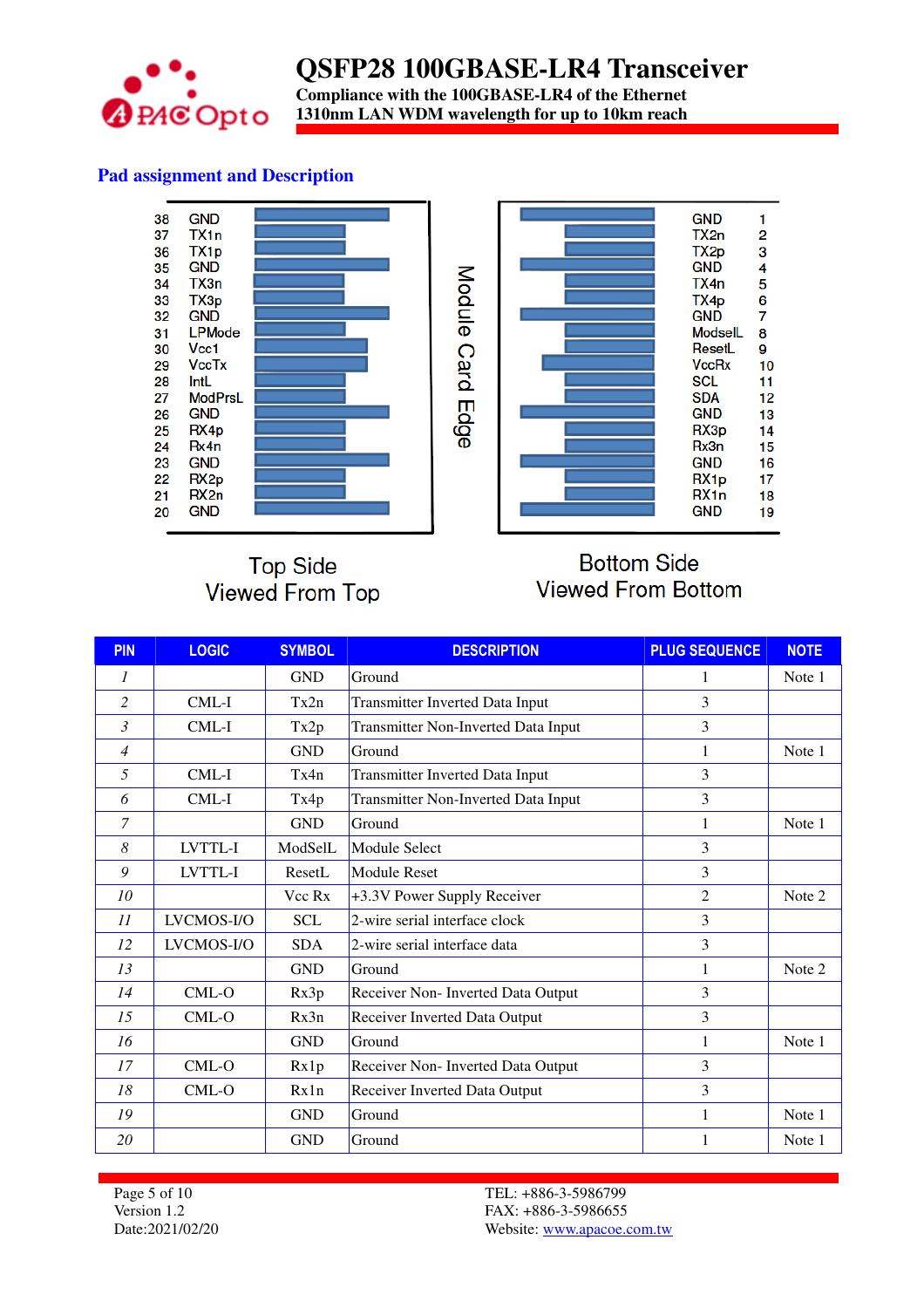

**Compliance with the 100GBASE-LR4 of the Ethernet 1310nm LAN WDM wavelength for up to 10km reach**

| 21 | CML-O      | Rx2n       | Receiver Inverted Data Output          | 3              |        |
|----|------------|------------|----------------------------------------|----------------|--------|
| 22 | CML-O      | Rx2P       | Receiver Non- Inverted Data Output     | 3              |        |
| 23 |            | <b>GND</b> | Ground                                 |                | Note 1 |
| 24 | CML-O      | Rx4n       | <b>Receiver Inverted Data Output</b>   | 3              |        |
| 25 | $CML-O$    | Rx4p       | Receiver Non- Inverted Data Output     | 3              |        |
| 26 |            | <b>GND</b> | Ground                                 |                | Note 1 |
| 27 | LVTTL-O    | ModPrsL    | <b>Module Present</b>                  | 3              |        |
| 28 | LVTTL-O    | IntL       | Interrupt                              | 3              |        |
| 29 | LVCMOS-I/O | Vcc Tx     | +3.3V Power Supply transmitter         | $\overline{c}$ | Note 2 |
| 30 |            | Vcc1       | +3.3V Power Supply                     | $\overline{c}$ | Note 2 |
| 31 | LVTTL-I    | LPMode     | Low Power Mode                         | 3              |        |
| 32 |            | <b>GND</b> | Ground                                 | 1              | Note 1 |
| 33 | CML-I      | Tx3p       | Transmitter Non- Inverted Data Input   | $\overline{3}$ |        |
| 34 | CML-I      | Tx3n       | <b>Transmitter Inverted Data Input</b> | $\overline{3}$ |        |
| 35 |            | <b>GND</b> | Ground                                 | 1              | Note 1 |
| 36 | CML-I      | Tx1p       | Transmitter Non- Inverted Data Input   | 3              |        |
| 37 | CML-I      | Tx1n       | <b>Transmitter Inverted Data Input</b> | 3              |        |
| 38 |            | <b>GND</b> | Ground                                 |                | Note 1 |

- Note 1: GND is the symbol for signal and supply (power) common for the QSFP module. All are common within the QSFP+ module and all module voltages are referenced to this potential unless otherwise noted. Connect these directly to the host board signal-common ground plane.
- Note 2: Vcc Rx, Vcc1 and Vcc Tx are the receiver and transmitter power supplies and shall be applied concurrently. Requirements defined for the host side of the Host Edge Card Connector are listed in Table. Recommended host board power supply filtering is shown in Host board power supply circuit. Vcc Rx Vcc1 and Vcc Tx may be internally connected within the QSFP module in any combination. The connector pins are each rated for a maximum current of 500 mA.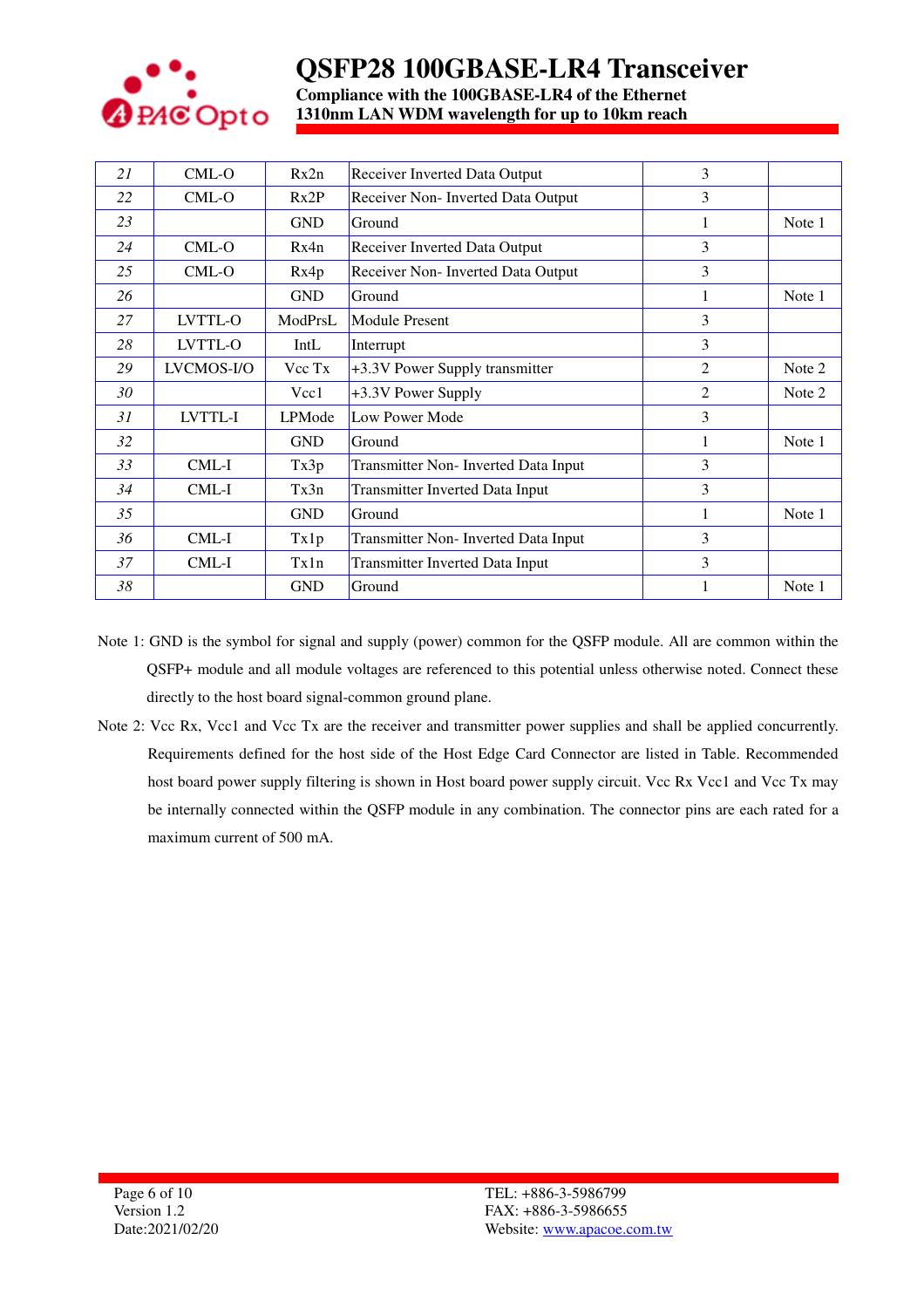

## **QSFP28 100GBASE-LR4 Transceiver Compliance with the 100GBASE-LR4 of the Ethernet**

**1310nm LAN WDM wavelength for up to 10km reach**

## **Host board power supply circuit**

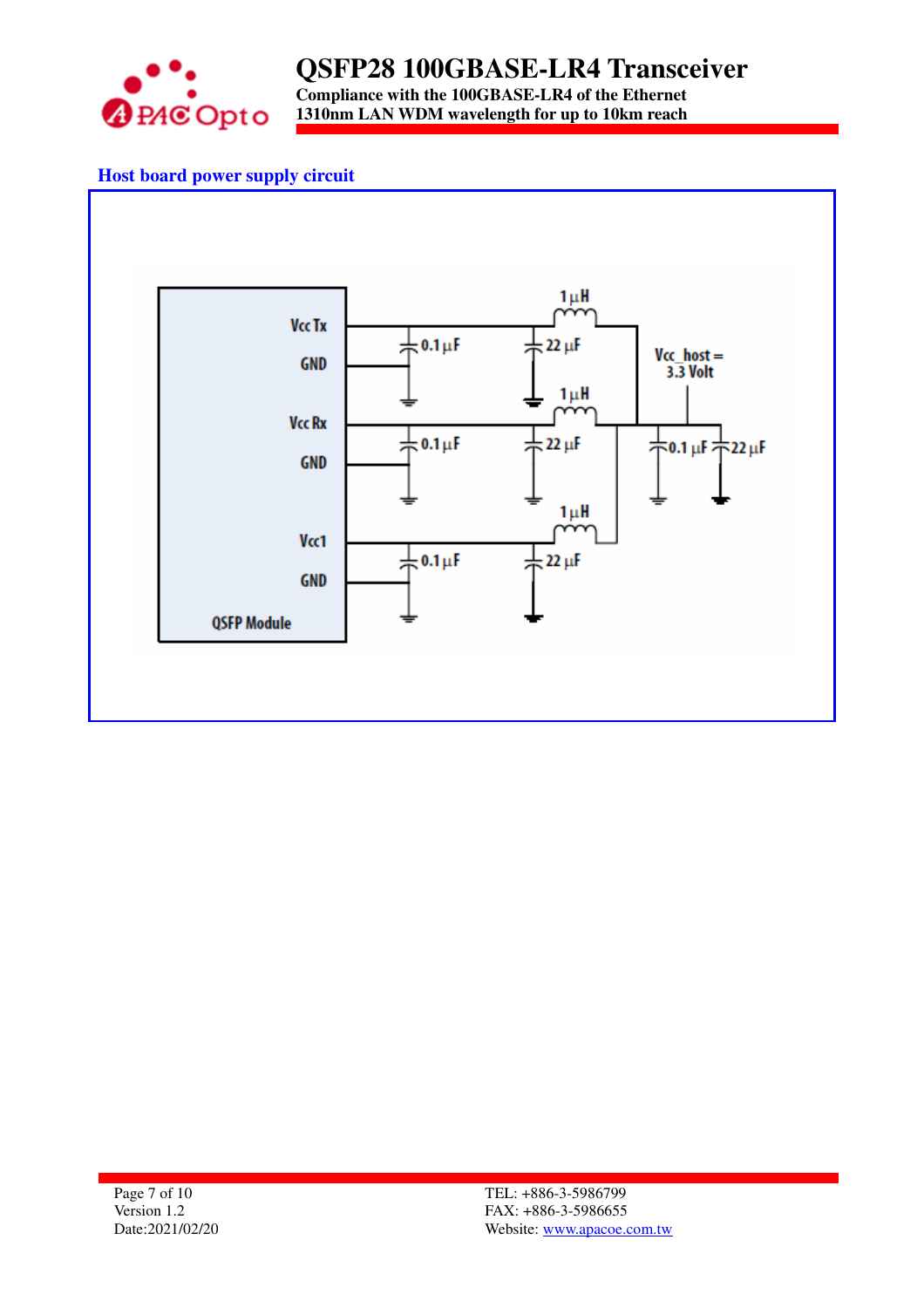

**Compliance with the 100GBASE-LR4 of the Ethernet 1310nm LAN WDM wavelength for up to 10km reach**

### **Recommended Interface circuit**

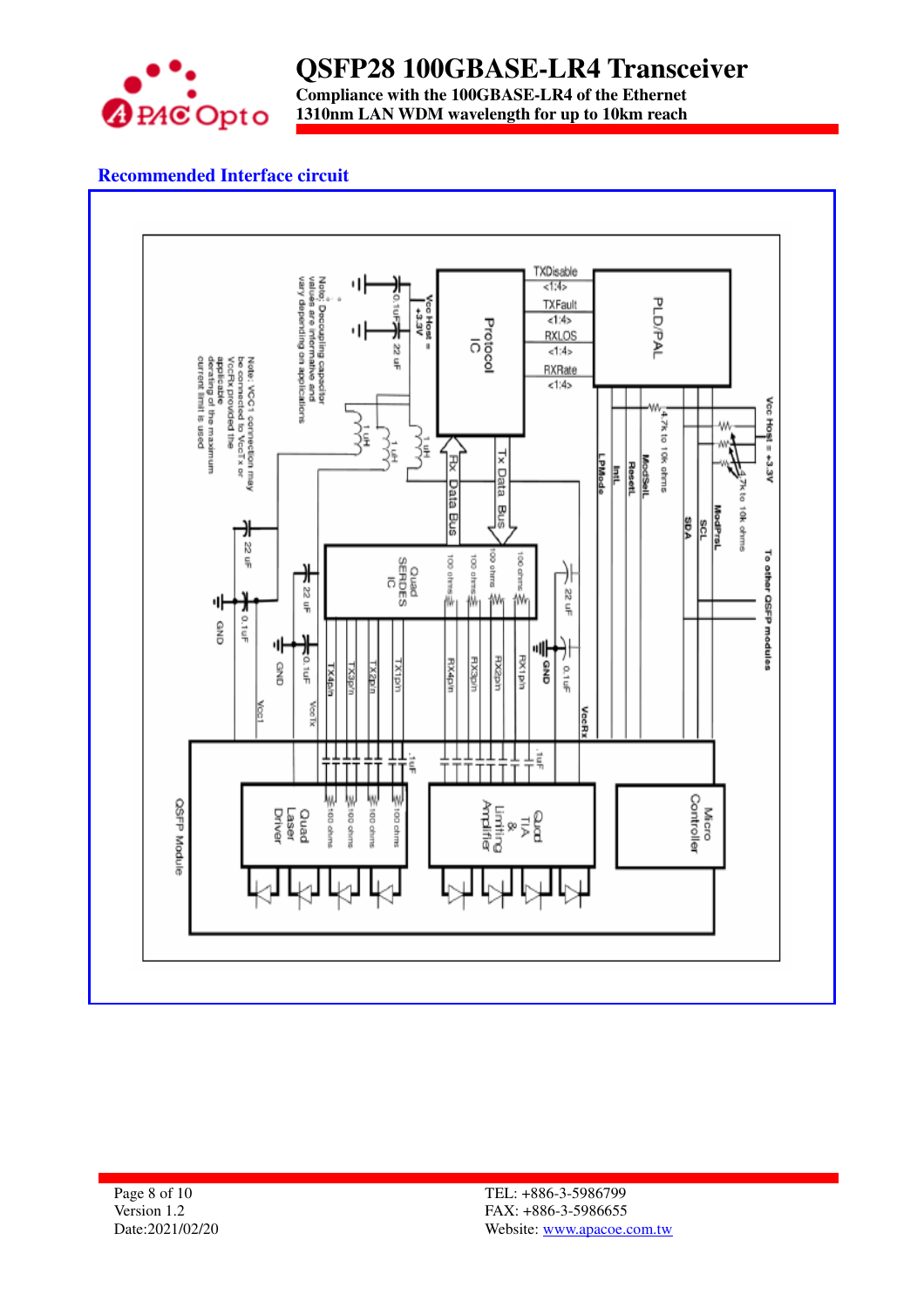

**Compliance with the 100GBASE-LR4 of the Ethernet 1310nm LAN WDM wavelength for up to 10km reach**

### **Dimensions**